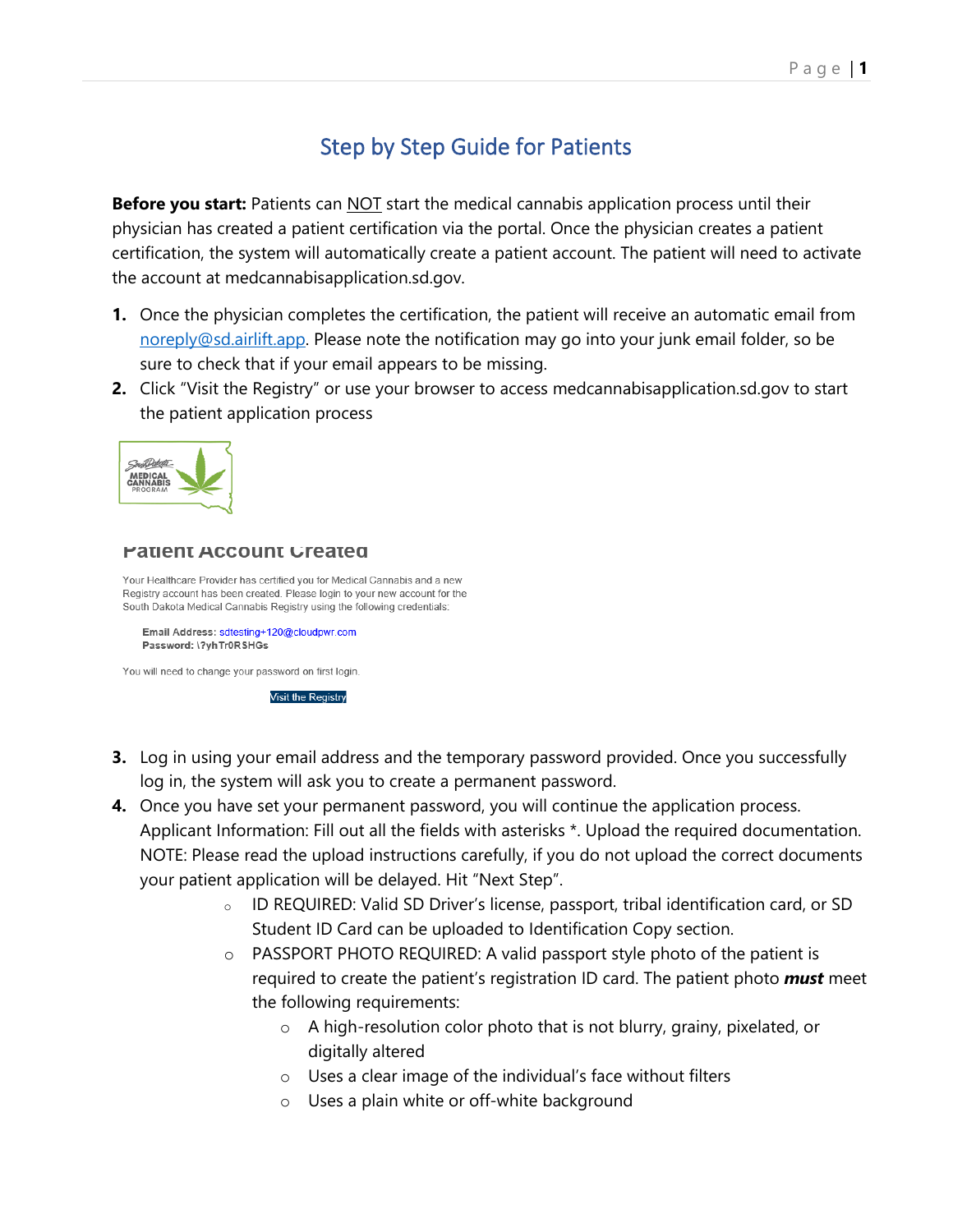- o If you are a low-income patient, another document upload section will appear, and you will be required to submit one of the following documents to prove your status as a low-income patient:
	- o If employed, attach wage stubs or earning statements for the past 30 days.
	- o If self-employed, attach the most recent federal income tax return and self-employment ledgers
	- o Proof of all other income (including Social Security, Supplemental Security Income, workers' compensation, unemployment benefits, Bureau of Indian Affairs general assistance, child support, rental income, veterans' benefits, pensions, and interest income) for the previous 12 months
	- o Most recent financial statement from checking accounts, savings accounts, certificates of deposit, credit union accounts, retirement accounts, stocks, bonds, and dividends

| * First Name<br>Middle Name<br>* Last Name<br>◫<br>Better<br>Work<br>* Date of Birth<br><b>Telephone Number</b><br>Email<br>1/1/1991<br>sdtesting+125@cloudpwr.com<br>$(123)$ 456-7890 |                        |
|----------------------------------------------------------------------------------------------------------------------------------------------------------------------------------------|------------------------|
|                                                                                                                                                                                        |                        |
|                                                                                                                                                                                        |                        |
|                                                                                                                                                                                        |                        |
|                                                                                                                                                                                        |                        |
| Address                                                                                                                                                                                |                        |
| * Address 1                                                                                                                                                                            |                        |
| 123                                                                                                                                                                                    |                        |
| Address 2                                                                                                                                                                              |                        |
|                                                                                                                                                                                        |                        |
| * City<br>* State<br>SD:<br>Pierre                                                                                                                                                     | * Zipcode<br>57501     |
|                                                                                                                                                                                        |                        |
| Low Income Applicant                                                                                                                                                                   |                        |
|                                                                                                                                                                                        |                        |
| Low-income means having a gross monthly household income that is 130 percent or less of the federal poverty level as defined by § 67:11:01:03                                          |                        |
| Yes <sup>O</sup> No                                                                                                                                                                    |                        |
|                                                                                                                                                                                        |                        |
|                                                                                                                                                                                        | Upload your ID here    |
| <b>Identification Copy</b>                                                                                                                                                             |                        |
| Attach a photocopy of a valid form of personal identification of the applicant (e.g., drivers license, passport, tribal identification card, SD student identification card)           |                        |
|                                                                                                                                                                                        |                        |
|                                                                                                                                                                                        |                        |
| Drop your photocopy of your valid identification card here or click to browse.                                                                                                         |                        |
|                                                                                                                                                                                        |                        |
|                                                                                                                                                                                        |                        |
|                                                                                                                                                                                        |                        |
|                                                                                                                                                                                        |                        |
|                                                                                                                                                                                        |                        |
|                                                                                                                                                                                        |                        |
| Photograph                                                                                                                                                                             |                        |
| Upload a photo that clearly shows your face without any filters with a plain or off-white background. Refer to these examples of valid photos:                                         |                        |
|                                                                                                                                                                                        |                        |
|                                                                                                                                                                                        |                        |
|                                                                                                                                                                                        | Upload your PHOTO here |
|                                                                                                                                                                                        |                        |
|                                                                                                                                                                                        |                        |
|                                                                                                                                                                                        |                        |
|                                                                                                                                                                                        |                        |
|                                                                                                                                                                                        |                        |
|                                                                                                                                                                                        |                        |
| Drop your headshot here or click to browse.                                                                                                                                            |                        |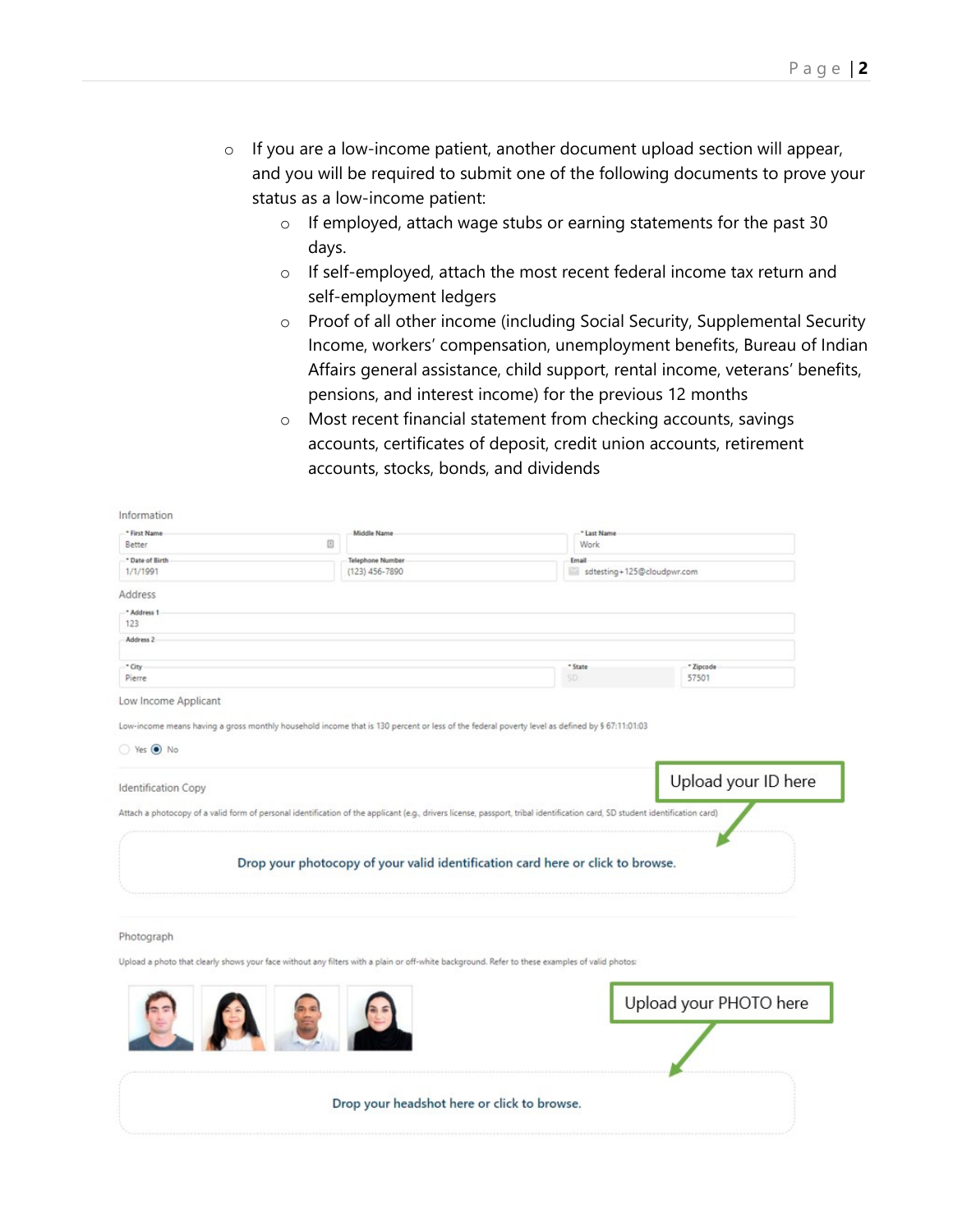- **5.** Practitioner Information: The physician's information will be automatically populated into this page. Hit "Next Step".
- **6.** Custodial or Legal Parent Attestation

This page will not appear if the patient is an adult. IF A PATIENT IS MINOR: Custodial or Legal Parent Attestation will be required. A parent or custodial parent must attest to the page contents by filling out the fields with asterisks\*.

#### **Custodial or Legal Parent Attestation**

If the qualifying patient is under 18 years of age, the custodial parent or legal parent with responsibility for health care decisions for the qualifying patient must attest to the following:

1. I certify that the practitioner listed on this application explained the potential risks and benefits of the medical use of cannabis

- 2. I consent to allow the qualifying patient's medical use of cannabis
- 3. I consent to serve as the qualifying patient's designated caregiver
- 4. I consent to control the acquisition of the cannabis, the dosage, and the frequency of the medical use of cannabis by the qualifying patient

| Information                     |             |             |
|---------------------------------|-------------|-------------|
| * First Name                    | Middle Name | * Last Name |
| *** Relationship to Patient-    |             |             |
| Attest and Proceed to Next Step |             |             |

**7.** Designated Caregiver Information: If the physician certification includes a recommendation for caregivers, fill out the fields with asterisks\*.

#### **Designated Caregiver Information**

Any patient who is not legally capable of medical decisions must name at least one caregiver. All patients under 18 years of age must name their parents or legal guardians as designated caregivers. A patient 18 years of age or older may designate one caregiver, unless the physician's written certification specifies a greater number.

The following section is only applicable to qualifying patients who require designated caregivers. If inapplicable, please move to the next step.

| * Email              |                    |             |         |  |
|----------------------|--------------------|-------------|---------|--|
| * First Name         | <b>Middle Name</b> | * Last Name |         |  |
| Address 1            |                    |             |         |  |
| Address <sub>2</sub> |                    |             |         |  |
| City                 |                    | State       | Zipcode |  |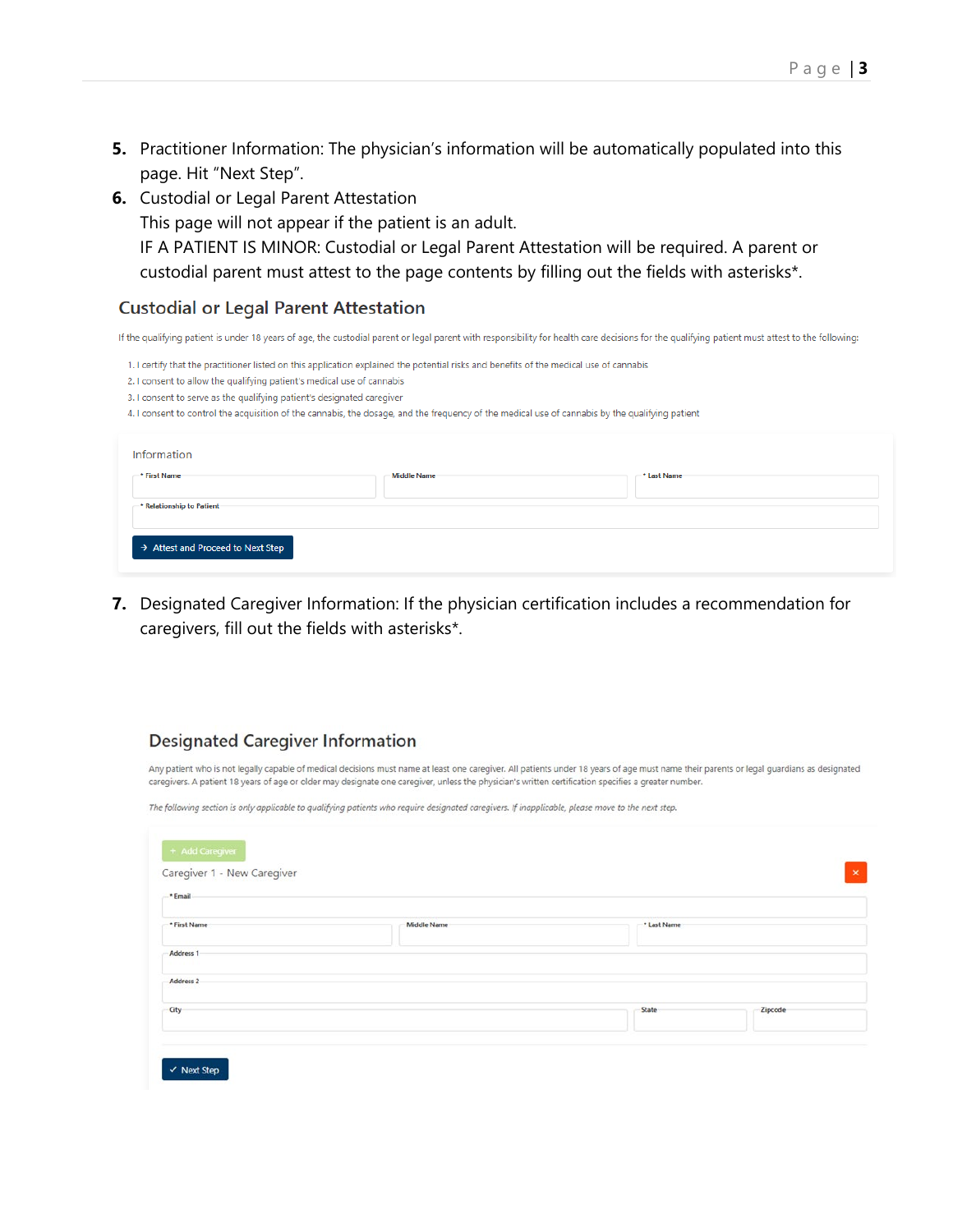**8.** Cultivation Information: To cultivate cannabis at home, indicate who will be cultivating and submit a diagram and photograph of the enclosed, locked area where you will be cultivating cannabis. Note an additional \$20 fee will be added to your payment for home cultivation registration.

If not are not planning to cultivate, select "Neither patient nor designated caregiver will cultivate cannabis". Hit "Next Step".

### **Cultivation Information**

Please indicate whether the patient or designated caregiver will cultivate cannabis. A \$20 dollar fee will be added if home cultivation is selected.



**9.** Dispensary Designation: Please skip the dispensary designation unless you are aware of an approved dispensary in your area. If you wish to designate a dispensary, enter dispensary name, and phone number for designation.

To skip the designation, make sure that you close out of dispensary designation detail section by clicking the X button. Hit "Next Step".

| <b>Dispensary Designation</b><br>+ Add Dispensary | $\checkmark$<br>Click here if you wish<br>to skip this step. |
|---------------------------------------------------|--------------------------------------------------------------|
| Dispensary 1                                      |                                                              |
| * Dispensary Name<br>Address 1                    | * Dispensary Phone Number<br>$(555) 555 - 5555$              |
| <b>Address 2</b>                                  |                                                              |
| City                                              | State<br>Zipcode                                             |
| v Next Step                                       | r.                                                           |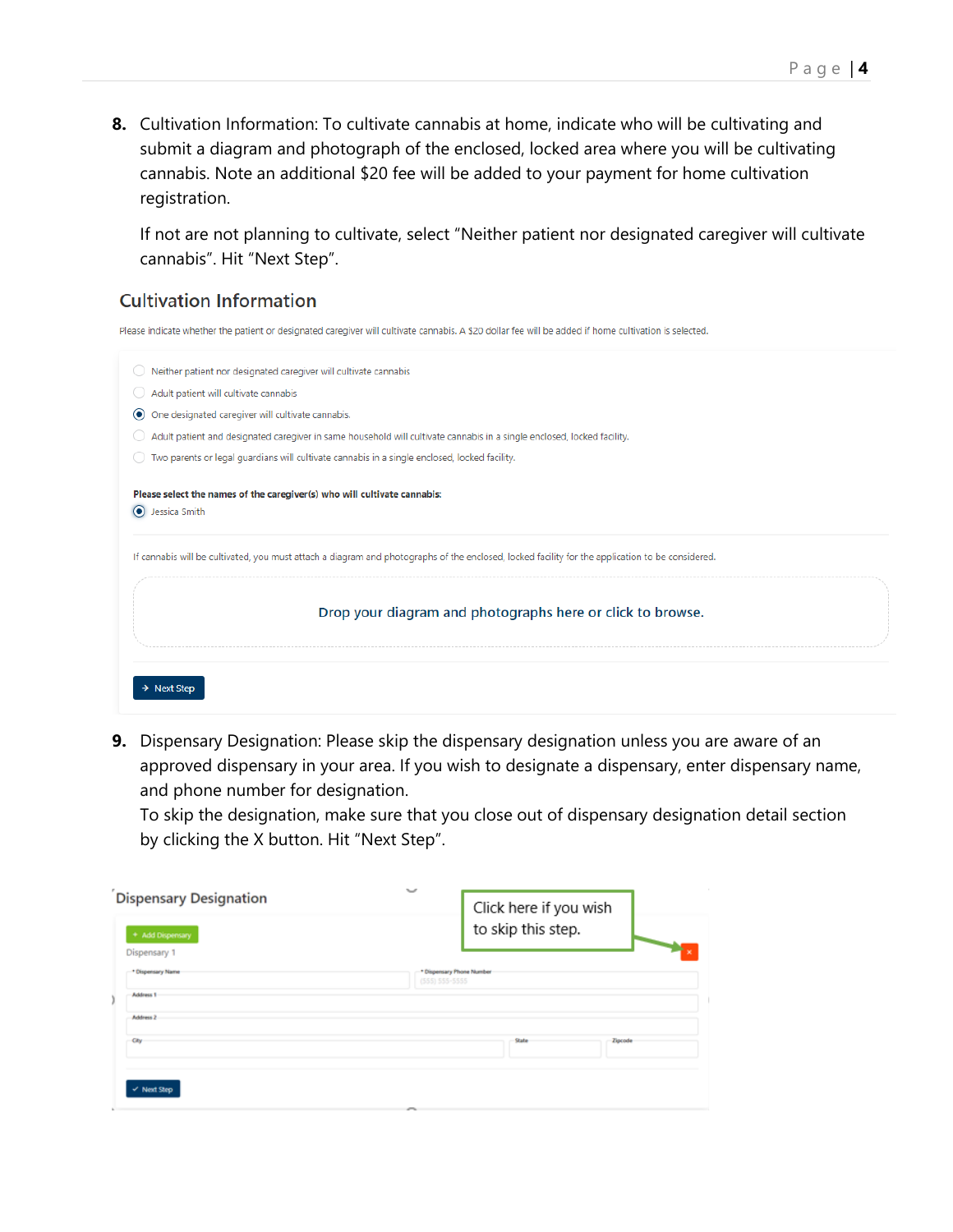## **10.** Applicant Certification: Read the certification and hit "Certify and Continue".

# **Applicant Certification**

As a condition of patient registration, I understand that I as the qualifying patient or parent or legal guardian responsible for making health care decisions and applying on behalf of the qualifying patient must:

- Certify that all information provided in this application and the required attachments is true and correct
- Acknowledge that designated caregivers must be registered by the department
- . Provide any updates to this registration to the department within ten days of the change

#### $\checkmark$  Certify and Continue

- **11.** Application Fee: Review the application fees for your account and hit the PayPal button to complete the payment. Please note a convenience fee of 3.49% will be applicable for payments through PayPal, in addition to a\$0.49 cent transaction fee will be added to your payment. Application fee types and amounts are shown below.
	- o A nonrefundable fee of \$75
	- o A nonrefundable fee of \$20 for low-income applicants
	- o A nonrefundable fee of \$20 for a 2-part registration card (required if cultivation is elected)
	- o A nonrefundable fee of \$20 for additional caregivers after the primary caregiver designation

#### **Application Fee**

Fee Breakdown

| <b>Application Fee</b>                                                                      | \$75               |  |  |
|---------------------------------------------------------------------------------------------|--------------------|--|--|
| Two-Part Registration Card Fee                                                              | \$20               |  |  |
|                                                                                             | <b>Total: \$95</b> |  |  |
| Payment                                                                                     |                    |  |  |
| A convenience fee of 3.49% plus \$.49 transaction fee will apply if you pay by credit card. |                    |  |  |
| <b>PayPal</b>                                                                               |                    |  |  |

**12.** Once the patient application is complete, if applicable, the patient's caregiver(s) will receive an automatic email with a temporary password to create a caregiver account and application.

Please note: the patient application must be completed before the caregiver can begin the application process.